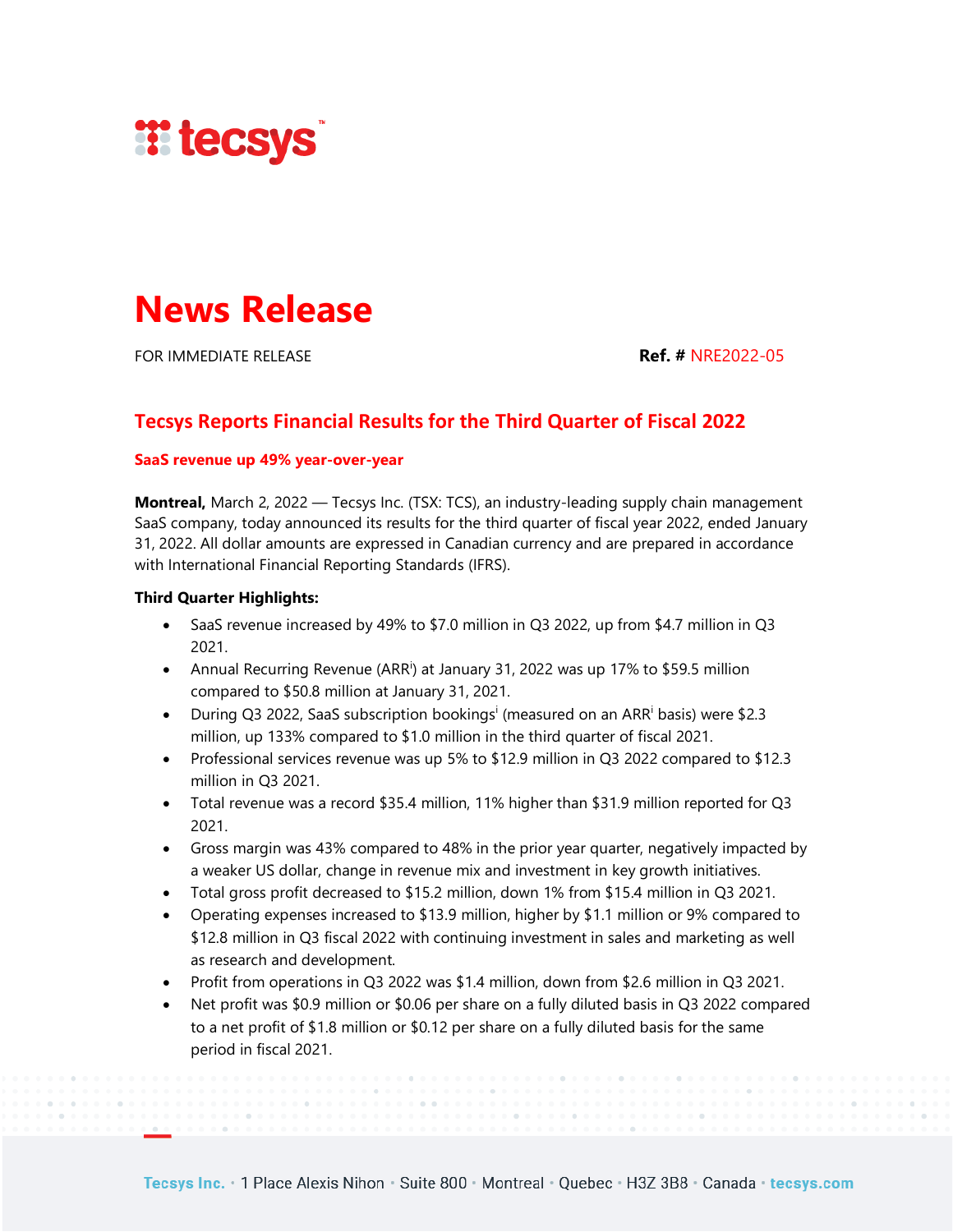

- Adjusted EBITDA<sup>ii</sup> was \$2.7 million in Q3 2022, down 31% compared to \$4.0 million reported in Q3 2021.
- A weaker USD to CAD exchange rate negatively impacted revenue by \$1.7 million and Profit from operations and Adjusted EBITDA by \$1.6 million compared to the same quarter last year.

"This quarter happened in the middle of a challenging global environment with the Omicron wave hitting many of our customers very hard in late December and January. We were pleased to see the quarter come in strong as the twelfth consecutive quarter of record revenue. We added another hospital network in the quarter and saw strong bookings from our base, as well. This solid growth trajectory is a strong testament to our greatest asset, the people of Tecsys, and our truly adaptable agile solutions helping our customers succeed in a climate where excellence in supply chain execution is a key driver for success," said Peter Brereton, president and CEO of Tecsys, Inc. "Our pipeline continues to swell with new customer opportunities and as the pandemic seems to be finally fading away, Q4 is off to a strong start."

Mark Bentler, chief financial officer of Tecsys Inc., added, "We are pleased with another quarter of solid revenue growth in spite of significant foreign currency headwinds. On a constant currency basis, our third quarter fiscal 2022 revenue grew by about 16% compared to the same period last year, with SaaS revenue once again being a key driver at 56% constant currency growth. We continue to expect a key milestone in the coming quarters with SaaS revenue set to overtake maintenance and support as our leading source of recurring revenue."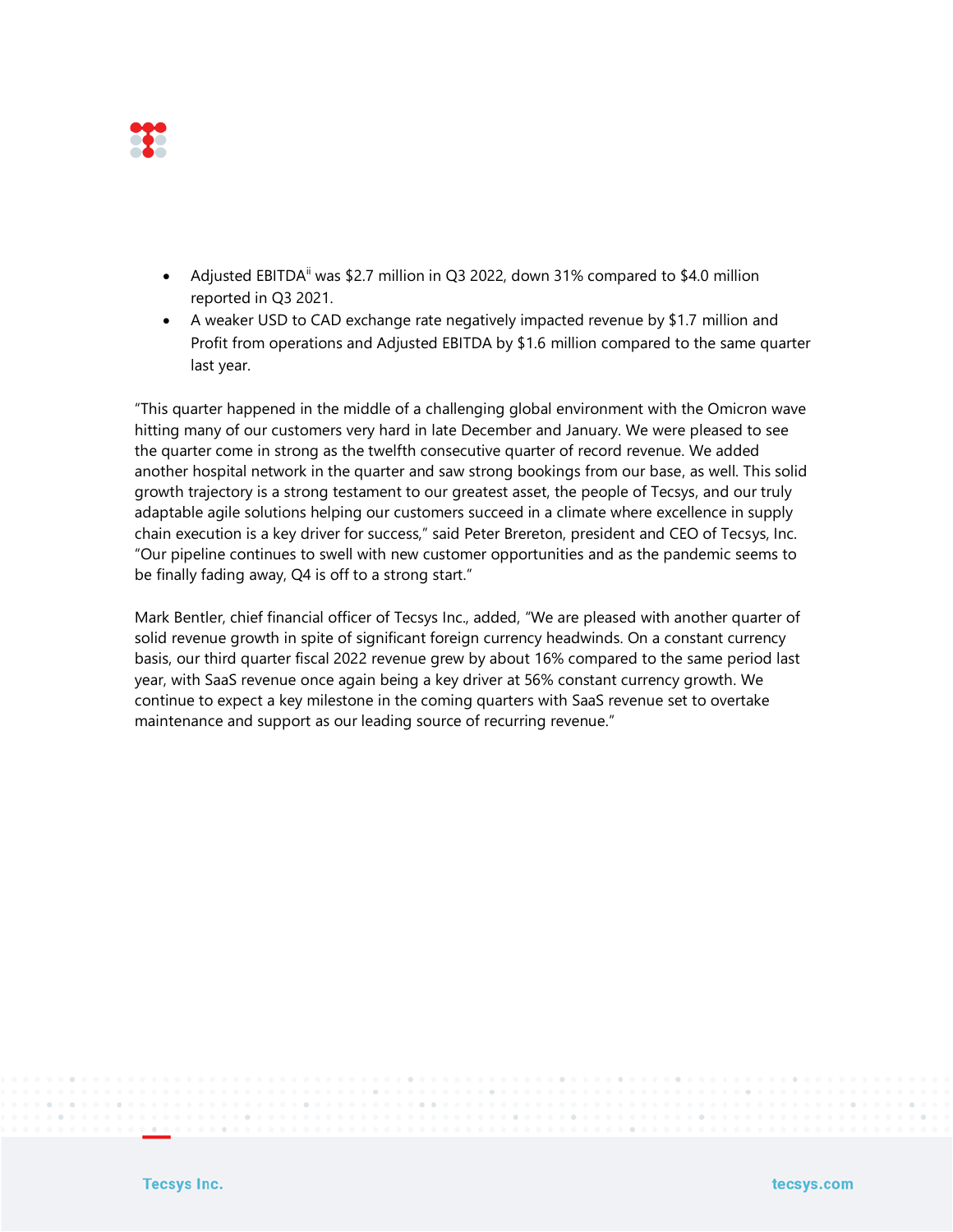

|                                 |                |                                                          |                |                  | Trailing 12      | Trailing 12      |
|---------------------------------|----------------|----------------------------------------------------------|----------------|------------------|------------------|------------------|
| <b>Results from operations</b>  | 3 months ended | 3 months ended                                           | 9 months ended | 9 months ended   | months ended     | months ended     |
|                                 |                | January 31, 2022<br>January 31, 2021<br>January 31, 2022 |                | January 31, 2021 | January 31, 2022 | January 31, 2021 |
|                                 |                |                                                          |                |                  |                  |                  |
| <b>Total Revenue</b>            | 35,411<br>Ś.   | 31,942<br>S                                              | Š.<br>102,912  | 90,727<br>Ŝ.     | 135,286<br>Ś.    | Ŝ.<br>118,477    |
| SaaS Revenue                    | 7,003          | 4,708                                                    | 19,221         | 13,672           | 24,713           | 16,327           |
| Maintenance and Support Revenue | 8,164          | 8,650                                                    | 24,690         | 25,371           | 33,034           | 33,354           |
| lGross Profit                   | 15,233         | 15,407                                                   | 45,180         | 44,907           | 60,903           | 57,803           |
| Gross Margin %                  | 43%            | 48%                                                      | 44%            | 49%              | 45%              | 49%              |
| Operating Expenses              | 13,883         | 12,777                                                   | 41,115         | 36,857           | 54,207           | 49,159           |
| Op. Ex. As % of Revenue         | 39%            | 40%                                                      | 40%            | 41%              | 40%              | 41%              |
| Profit from Operations          | 1,350          | 2,630                                                    | 4,065          | 8,050            | 6,696            | 8,644            |
| Adjusted EBITDA"                | 2,738          | 3,964                                                    | 8,400          | 12,303           | 12,317           | 14,254           |
| EPS basic                       | 0.06           | 0.13                                                     | 0.13           | 0.36             | 0.27             | 0.39             |
| EPS diluted                     | 0.06           | 0.12                                                     | 0.13           | 0.35             | 0.27             | 0.38             |
| License Bookings                | 515            | 1,172                                                    | 1,862          | 3,537            | 2,614            | 4,925            |
| <b>SAAS ARR Bookings</b>        | 2,315          | 993                                                      | 7,463          | 6,055            | 10,956           | 10,130           |
| Annual Recurring Revenue        | 59,540         | 50,817                                                   | 59,540         | 50,817           | 59,540           | 50,817           |
| Professional Services Backlog   | 29,521         | 37,795                                                   | 29,521         | 37,795           | 29,521           | 37,795           |

#### **Year-to-date performance for first nine months of fiscal 2022:**

- SaaS revenue for the nine-month period increased by 41% to \$19.2 million, up from \$13.7 million in the same period of fiscal 2021.
- SaaS subscription bookings<sup>i</sup> (measured on an ARR<sup>i</sup> basis) were \$7.5 million, up 23% compared to \$6.1 million the same period of fiscal 2021.
- Professional services revenue for the nine-month period was up 11% to \$39.1 million compared to \$35. million in the same period of fiscal 2021.
- Total revenue was a record \$102.9 million, 13% higher than \$90.7 million reported for the same period of fiscal 2021.
- Gross margin was 44% compared to 49% in the same period of fiscal 2021, negatively impacted by a weaker US dollar, revenue mix and investment in key growth initiatives.
- Total gross profit increased to \$45.2 million, up 1% from \$44.9 million in the same period fiscal 2021.
- Operating expenses increased to \$41.1 million, higher by \$4.3 million or 12% compared to \$36.9 million in the same period of fiscal 2021 with continuing investment in sales and marketing as well as research and development.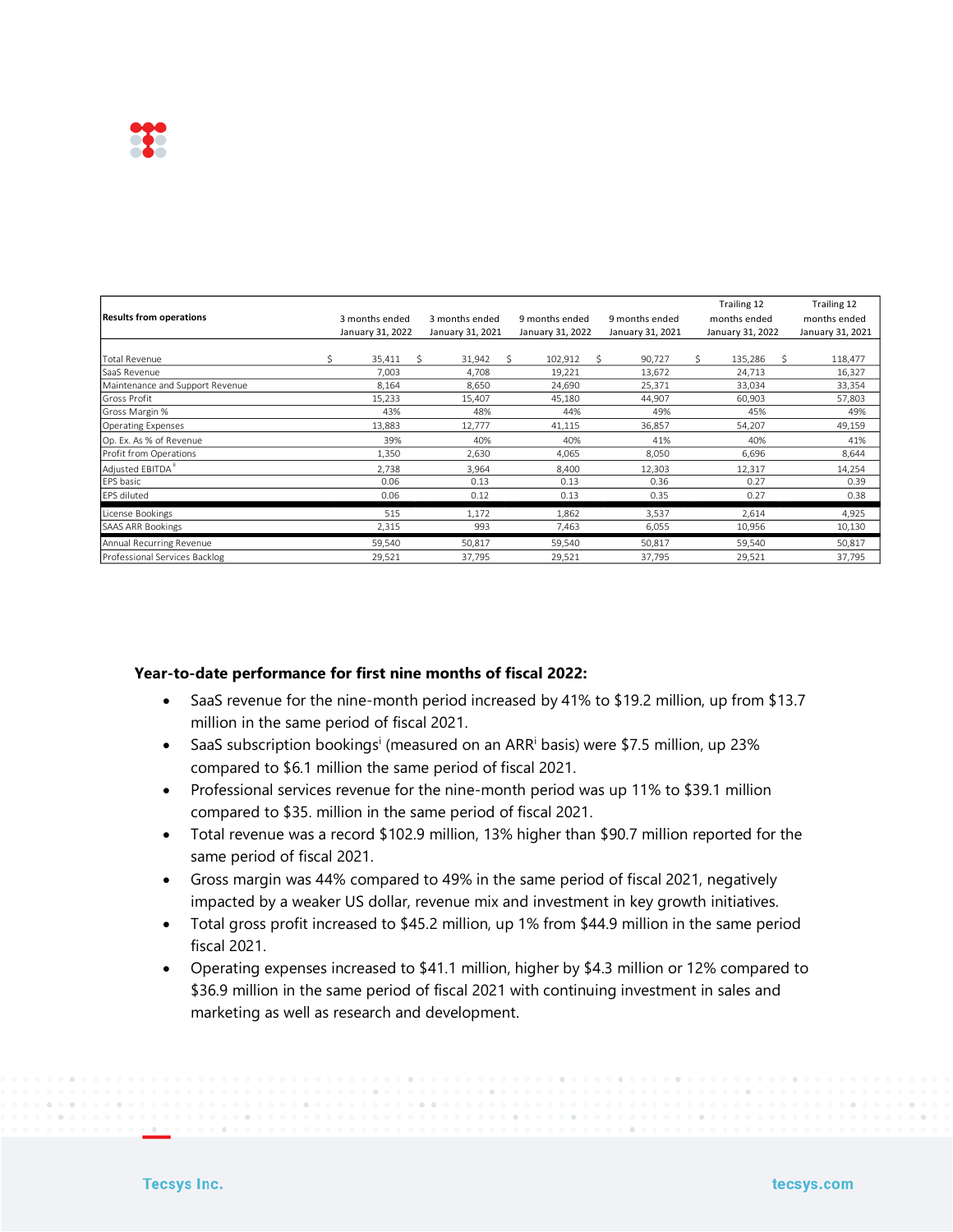

- Profit from operations in the first nine months of fiscal 2022 was \$4.1 million, down from \$8.1 million in the same period of fiscal 2021.
- Net profit was \$1.9 million or \$0.13 per share on a fully diluted basis in the first nine months of fiscal 2022 compared to a net profit of \$5.2 million or \$0.35 per share on a fully diluted basis for the same period in fiscal 2021.
- Adjusted EBITDA<sup>ii</sup> was \$8.4 million in the first nine months of fiscal 2022, down 32% compared to \$12.3 million reported in the same period in fiscal 2021.
- A weaker USD to CAD exchange rate negatively impacted revenue by \$6.0 million and Profit from operations and Adjusted EBITDA by \$4.6 million compared to the same period last year.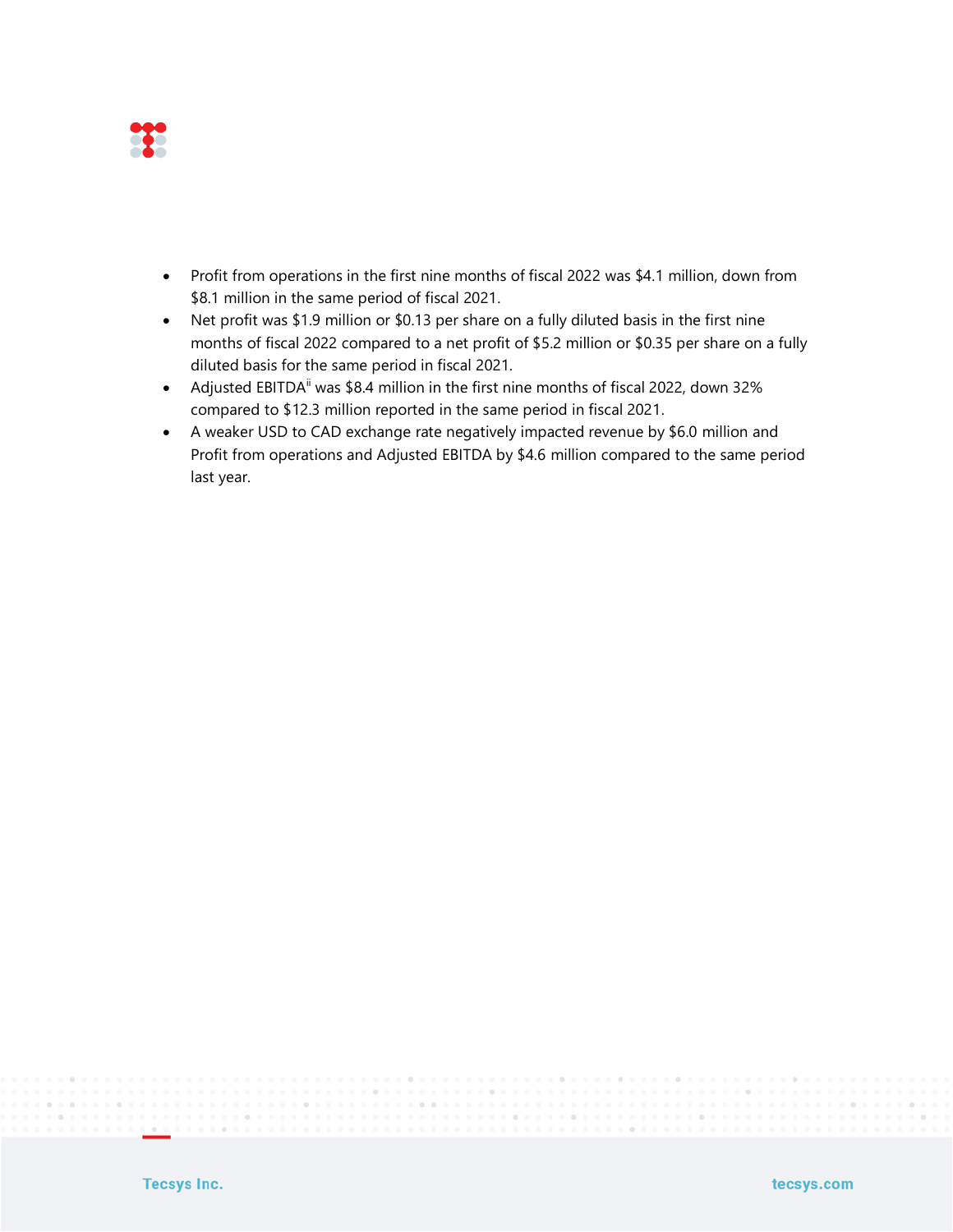

On March 2, 2022, the Company's Board of Directors declared a quarterly dividend of \$0.07 per share to be paid on April 14, 2022 to shareholders of record on March 24, 2022.

Pursuant to the Canadian Income Tax Act, dividends paid by the Company to Canadian residents are considered to be "eligible" dividends.

Third Quarter of Fiscal 2022 Results Conference Call Date: March 3, 2022 Time: 8:30 a.m. EST Phone number: (877) 200-1292 or (416) 620-9188 The call can be replayed until March 10, 2022 by calling: (416) 626-4100 or (800) 558-5253 (access code: 22015722)

# **About Tecsys**

Tecsys is a global provider of supply chain solutions that equip the borderless enterprise for growth. Organizations thrive when they have the software, technology and expertise to drive operational greatness and deliver on their brand promise. Spanning healthcare, retail, service parts, third-party logistics, and general wholesale high-volume distribution industries, Tecsys delivers dynamic and powerful solutions for warehouse management, distribution and transportation management, supply management at point of use, retail order management, as well as complete financial management and analytics solutions. Tecsys' shares are listed on the Toronto Stock Exchange under the ticker symbol TCS. For more information on Tecsys, visit www.tecsys.com.

# **Contact**

**Public Relations**: Adam Polka [adam.polka@tecsys.com](mailto:adam.polka@tecsys.com) **General Information:** [info@tecsys.com](mailto:info@tecsys.com) **Investor Relations:** [investor@tecsys.com](mailto:investor@tecsys.com) **By Phone:** (514) 866-0001 or (800) 922-8649

**Tecsys Inc.**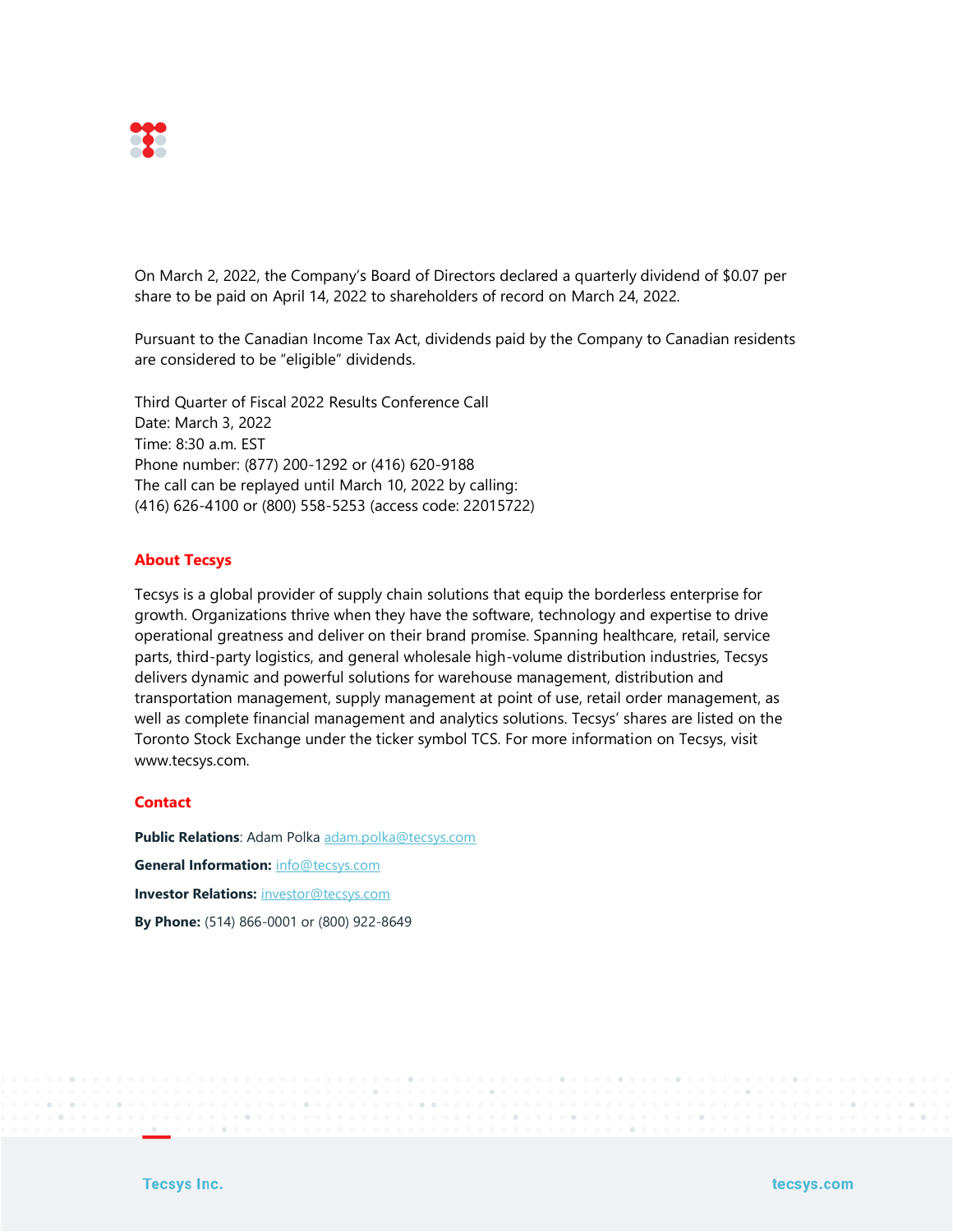

#### **Forward Looking Statements**

The statements in this news release relating to matters that are not historical fact are forward looking statements that are based on management's beliefs and assumptions. Such statements are not guarantees of future performance and are subject to a number of uncertainties, including but not limited to future economic conditions, the markets that Tecsys Inc. serves, the actions of competitors, major new technological trends, and other factors beyond the control of Tecsys Inc., which could cause actual results to differ materially from such statements. More information about the risks and uncertainties associated with Tecsys Inc.'s business can be found in the MD&A section of the Company's annual report and annual information form for the fiscal year ended April 30, 2021. These documents have been filed with the Canadian securities commissions and are available on our website (www.tecsys.com) and on SEDAR (www.sedar.com).

Copyright © Tecsys Inc. 2022. All names, trademarks, products, and services mentioned are registered or unregistered trademarks of their respective owners.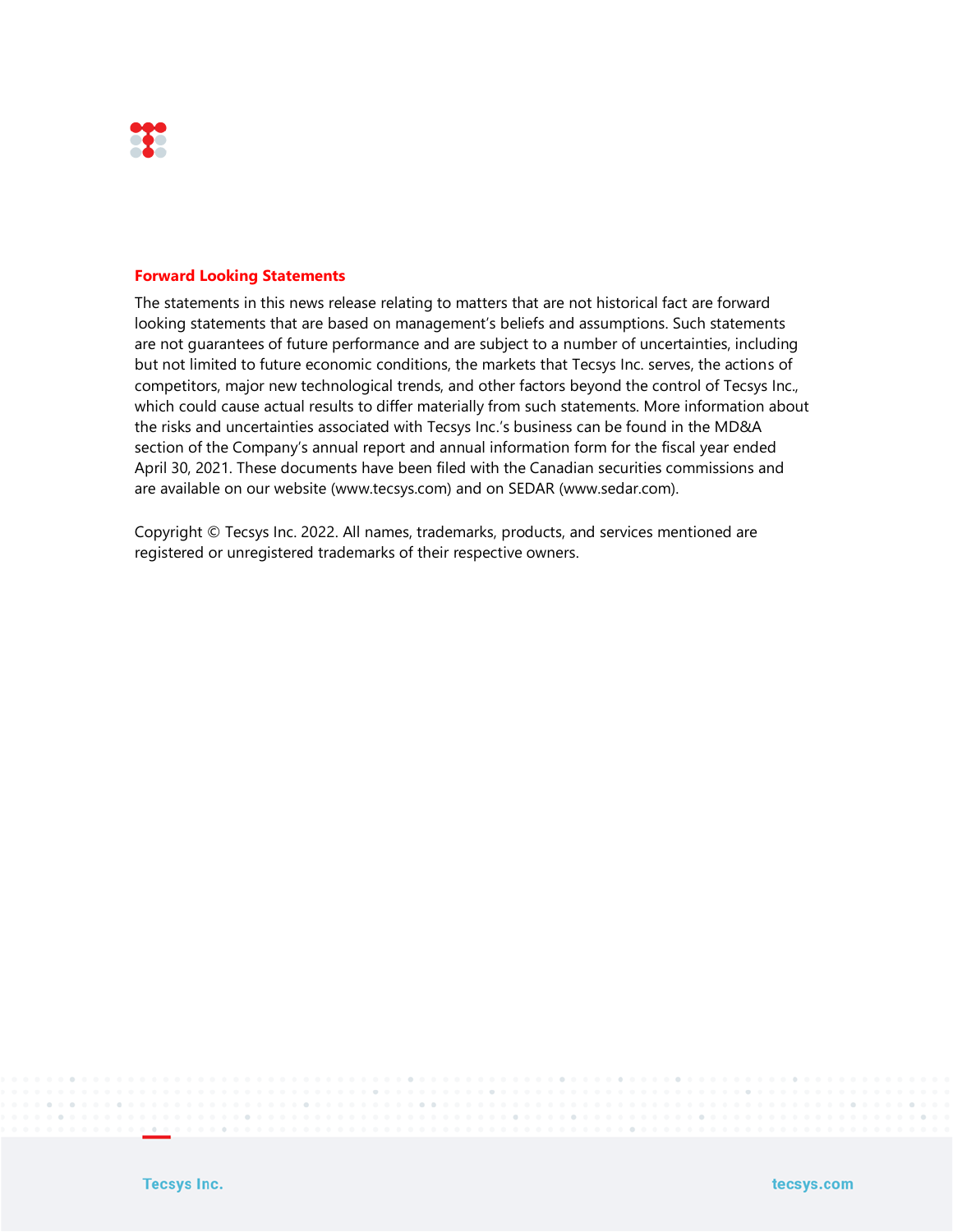

#### **Non-IFRS Measures**

### **Reconciliation of EBITDA and Adjusted EBITDA**

EBITDA is calculated as earnings before interest expense, interest income, income taxes, depreciation and amortization. Adjusted EBITDA is calculated as EBITDA before stock-based compensation. The Company believes that these measures are commonly used by investors and analysts to measure a company's performance, its ability to service debt and to meet other payment obligations, or as a common valuation measurement.

The EBITDA and Adjusted EBITDA calculation for the three and nine months ended January 31, 2022, and January 31, 2021 derived from IFRS measures in the Company's Consolidated financial statements, is as follows:

|                                                                    | Three months ended<br>January 31, |     |       | Nine months ended<br>January 31, |    |        |  |
|--------------------------------------------------------------------|-----------------------------------|-----|-------|----------------------------------|----|--------|--|
| (in thousands of CAD)                                              | 2022                              |     | 2021  | 2022                             |    | 2021   |  |
| Profit for the period<br>Adjustments for:                          | \$940                             | s   | 1,847 | 1,892<br>s                       | s. | 5,168  |  |
| Depreciation of property and equipment and right-of-<br>use assets |                                   | 551 | 554   | 1.647                            |    | 1,613  |  |
| Amortization of deferred development costs                         |                                   | 80  | 48    | 203                              |    | 209    |  |
| Amortization of other intangible assets                            |                                   | 408 | 425   | 1,230                            |    | 1,259  |  |
| Interest expense                                                   |                                   | 138 | 158   | 444                              |    | 629    |  |
| Interest income                                                    | (337)                             |     | (43)  | (417)                            |    | (156)  |  |
| Income taxes                                                       |                                   | 537 | 683   | 2,057                            |    | 2,653  |  |
| EBITDA                                                             | 2,317<br>s                        |     | 3,672 | \$7,056                          |    | 11,375 |  |
| Adjustments for:                                                   |                                   |     |       |                                  |    |        |  |
| Stock based compensation                                           |                                   | 421 | 292   | 1.344                            |    | 928    |  |
| Adjusted EBITDA                                                    | 2,738<br>s.                       | s.  | 3,964 | \$8,400                          |    | 12,303 |  |

i See Key Performance Indicators in Management's Discussion and Analysis of the Q3 2022 Financial Statements.

ii See Non-IFRS Performance Measures in Management's Discussion and Analysis of the Q3 2022 Financial Statements.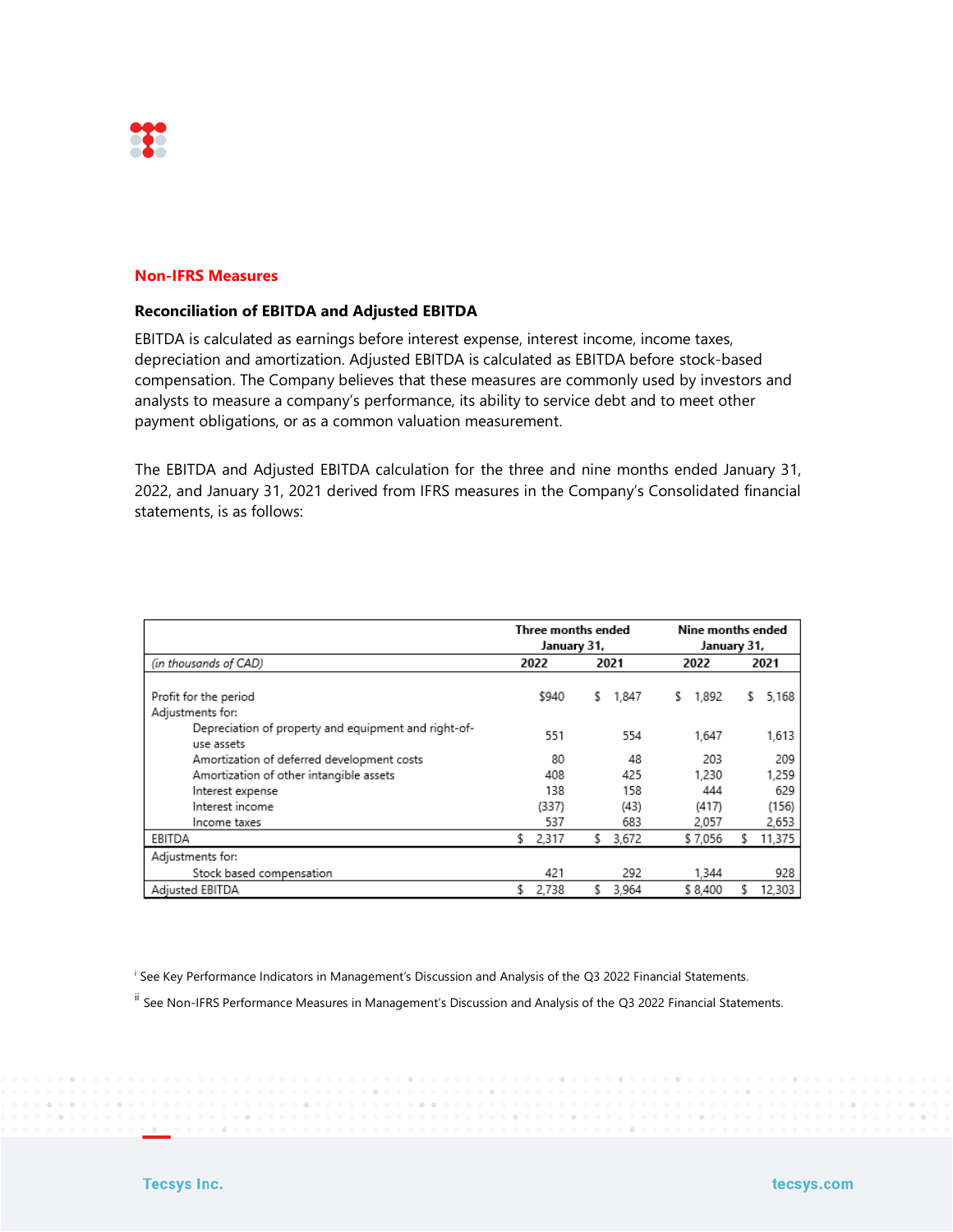

#### Condensed Interim Consolidated Statements of Financial Position As at January 31, 2022 and April 30, 2021

(unaudited)

(in thousands of Canadian dollars)

|                                                        | January 31, 2022 | April 30, 2021                     |
|--------------------------------------------------------|------------------|------------------------------------|
| Assets                                                 |                  |                                    |
| <b>Current assets</b>                                  |                  |                                    |
| Cash and cash equivalents                              | \$               | s<br>16.721<br>25.752              |
| Short-term investments                                 |                  | 20,187<br>20.100                   |
| Accounts receivable                                    |                  | 21.379<br>16.840                   |
| Work in progress                                       |                  | 1.394<br>182                       |
| Other receivables                                      |                  | 351<br>2.034                       |
| Tax credits                                            |                  | 8.962<br>5.359                     |
| Inventory                                              |                  | 951<br>628                         |
| Prepaid expenses                                       |                  | 6.726<br>4.897                     |
| <b>Total current assets</b>                            |                  | 76.671<br>75.792                   |
| Non-current assets                                     |                  |                                    |
| Other long-term receivables                            |                  | 303<br>199                         |
| Tax credits                                            |                  | 4,271<br>3,904                     |
| Property and equipment                                 |                  | 2.310<br>2.682                     |
| Right-of-use assets                                    |                  | 6.565<br>7.245                     |
| Contract acquisition costs                             |                  | 2,788<br>2.678                     |
| Deferred development costs                             |                  | 1,796<br>1.088                     |
| Other intangible assets                                |                  | 10.766<br>12.194                   |
| Goodwill                                               |                  | 17,187<br>17,417                   |
| Deferred tax assets                                    |                  | 6,008<br>6.006                     |
| Total non-current assets                               |                  | 51,890<br>53,517                   |
| <b>Total assets</b>                                    | \$<br>128,561    | \$<br>129,309                      |
| <b>Liabilities</b>                                     |                  |                                    |
| <b>Current liabilities</b>                             |                  |                                    |
| Accounts payable and accrued liabilities               | \$               | s<br>19.355<br>19,417              |
| Deferred revenue                                       |                  | 23.368<br>22.044                   |
| Current portion of long-term debt                      |                  | 1,200<br>1,216                     |
| Other current liabilities                              |                  | 500                                |
| Lease obligations                                      |                  | 816<br>848                         |
| <b>Total current liabilities</b>                       |                  | 44.739<br>44.025                   |
|                                                        |                  |                                    |
| <b>Non-current liabilities</b>                         |                  |                                    |
| Long-term debt                                         |                  | 7,500<br>8,400                     |
| Deferred tax liabilities                               |                  | 1,447<br>1,499                     |
| Lease obligations<br>Total non-current liabilities     |                  | 7,669<br>8,295<br>16,616<br>18.194 |
| <b>Total liabilities</b>                               |                  | 61,355<br>62.219                   |
|                                                        |                  |                                    |
|                                                        |                  |                                    |
| Equity                                                 |                  |                                    |
| Share capital                                          | 43,973           | 42.700                             |
| Contributed surplus                                    |                  | 12.836<br>11.745                   |
| Retained earnings                                      |                  | 11,404<br>12,419                   |
| Accumulated other comprehensive (loss) income          | (1,007)          | 226                                |
| Total equity attributable to the owners of the Company |                  | 67,206<br>67,090                   |
| <b>Total liabilities and equity</b>                    | Ś<br>128.561     | \$<br>129.309                      |

. . . . .

and and

 $\sim$  100  $\mu$ 

 $\sim$  10

 $\begin{array}{cccccccccc} 0 & 0 & 0 & 0 & 0 & 0 \end{array}$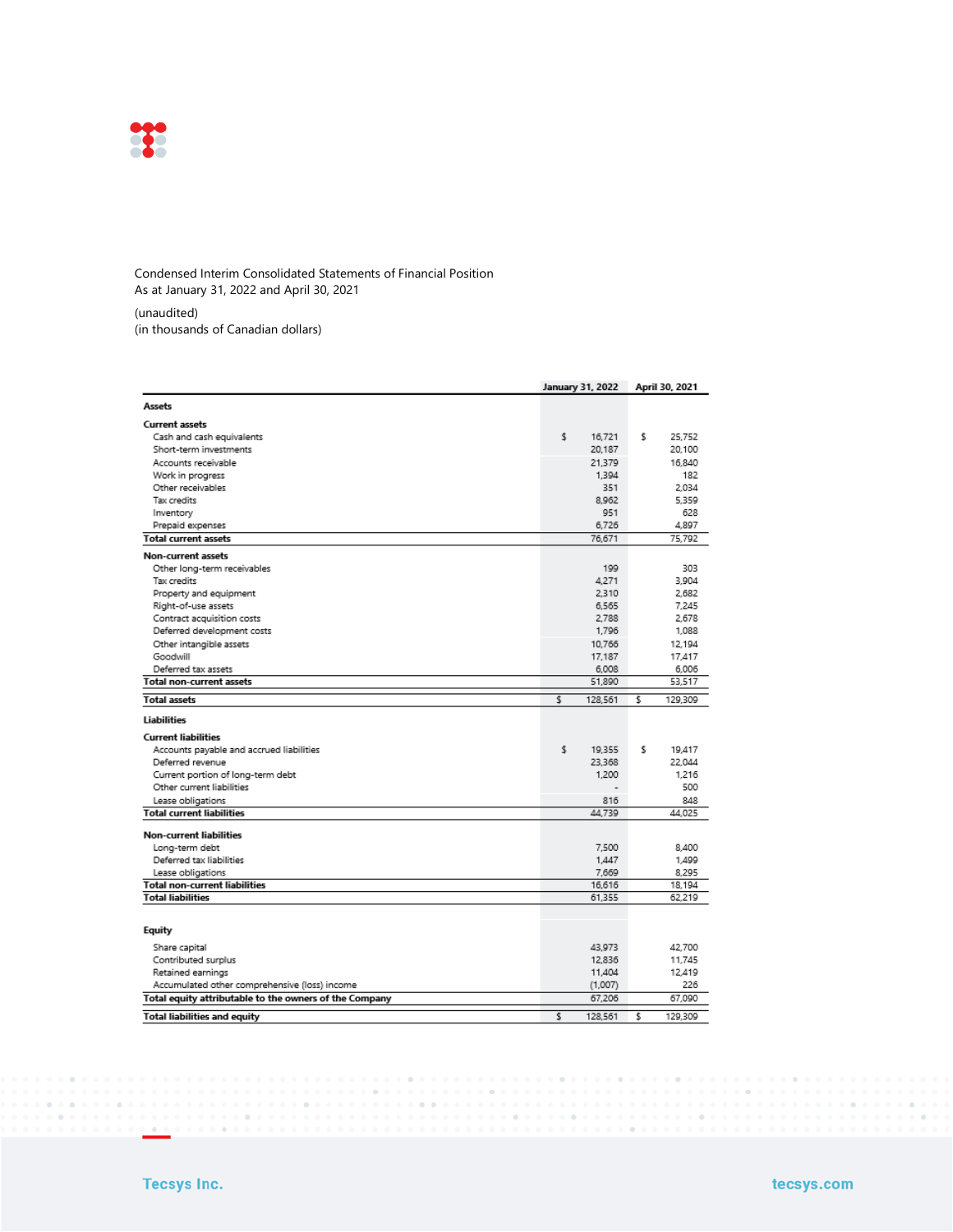

Condensed Interim Consolidated Statements of Income and Comprehensive Income For the three and nine-month periods ended January 31, 2022 and 2021

(unaudited)

(in thousands of Canadian dollars, except per share data)

|                                                                                                                                                                        | <b>Three months</b><br>ended<br>January 31,<br>2022 |                |     | Three months<br>ended<br>January 31,<br>2021 | Nine months<br>ended<br>January 31,<br>2022 | Nine months<br>ended<br>January 31,<br>2021 |  |
|------------------------------------------------------------------------------------------------------------------------------------------------------------------------|-----------------------------------------------------|----------------|-----|----------------------------------------------|---------------------------------------------|---------------------------------------------|--|
| Revenue:                                                                                                                                                               |                                                     |                |     |                                              |                                             |                                             |  |
| SaaS                                                                                                                                                                   | \$                                                  | 7.003          | \$  | 4.708 \$                                     | 19.221 \$                                   | 13.672                                      |  |
| Maintenance and Support                                                                                                                                                |                                                     | 8.164          |     | 8.650                                        | 24.690                                      | 25.371                                      |  |
| Professional Services                                                                                                                                                  |                                                     | 12942          |     | 12.314                                       | 39.144                                      | 35.355                                      |  |
| License                                                                                                                                                                |                                                     | 915            |     | 1.190                                        | 2.248                                       | 3.895                                       |  |
| Hardware                                                                                                                                                               |                                                     | 6,387          |     | 5.080                                        | 17.609                                      | 12,434                                      |  |
| Total revenue                                                                                                                                                          |                                                     | 35.411         |     | 31.942                                       | 102.912                                     | 90.727                                      |  |
| Cost of revenue                                                                                                                                                        |                                                     | 20.178         |     | 16.535                                       | 57.732                                      | 45,820                                      |  |
| <b>Gross profit</b>                                                                                                                                                    |                                                     | 15,233         |     | 15,407                                       | 45.180                                      | 44.907                                      |  |
| Operating expenses:<br>Sales and marketing                                                                                                                             |                                                     | 6.202          |     | 5.074                                        | 17,906                                      | 15.336                                      |  |
| General and administration                                                                                                                                             |                                                     | 2553           |     | 2.648                                        | 8.213                                       | 7,969                                       |  |
| Research and development, net of tax credits                                                                                                                           |                                                     | 5.128          |     | 5.055                                        | 14,996                                      | 13,552                                      |  |
| <b>Total operating expenses</b>                                                                                                                                        |                                                     | 13.883         |     | 12.777                                       | 41.115                                      | 36.857                                      |  |
|                                                                                                                                                                        |                                                     |                |     |                                              |                                             |                                             |  |
| Profit from operations                                                                                                                                                 |                                                     | 1.350          |     | 2.630                                        | 4.065                                       | 8.050                                       |  |
| Net finance (income) costs                                                                                                                                             |                                                     | (127)          |     | 100                                          | 116                                         | 229                                         |  |
| Profit before income taxes                                                                                                                                             |                                                     | 1,477          |     | 2.530                                        | 3.949                                       | 7.821                                       |  |
| Income tax expense                                                                                                                                                     |                                                     | 537            |     | 683                                          | 2.057                                       | 2.653                                       |  |
| Net profit, attributable to the owners of the Company                                                                                                                  | s.                                                  | 940 \$         |     | 1.847 S                                      | 1,892 \$                                    | 5,168                                       |  |
| Other comprehensive income:<br>Effective portion of changes in fair value on designated revenue<br>hedges<br>Exchange differences on translation of foreign operations |                                                     | (516)<br>(107) |     | (431)<br>111                                 | (641)<br>(592)                              | 223<br>519                                  |  |
| Comprehensive income attributable to the owners of the Company \$                                                                                                      |                                                     | 317            | \$  | 1.527S                                       | 659 \$                                      | 5,910                                       |  |
|                                                                                                                                                                        |                                                     |                |     |                                              |                                             |                                             |  |
| Basic earnings per common share                                                                                                                                        | \$                                                  | 0.06           | \$  | 0.13 <sup>5</sup>                            | 0.13 <sup>5</sup>                           | 0.36                                        |  |
| Diluted earnings per common share                                                                                                                                      | Ŝ                                                   | 0.06           | \$. | 0.12S                                        | $0.13\frac{5}{5}$                           | 0.35                                        |  |

 $\sim$  100

 $\alpha$ 

 $\alpha$  .  $\alpha$  .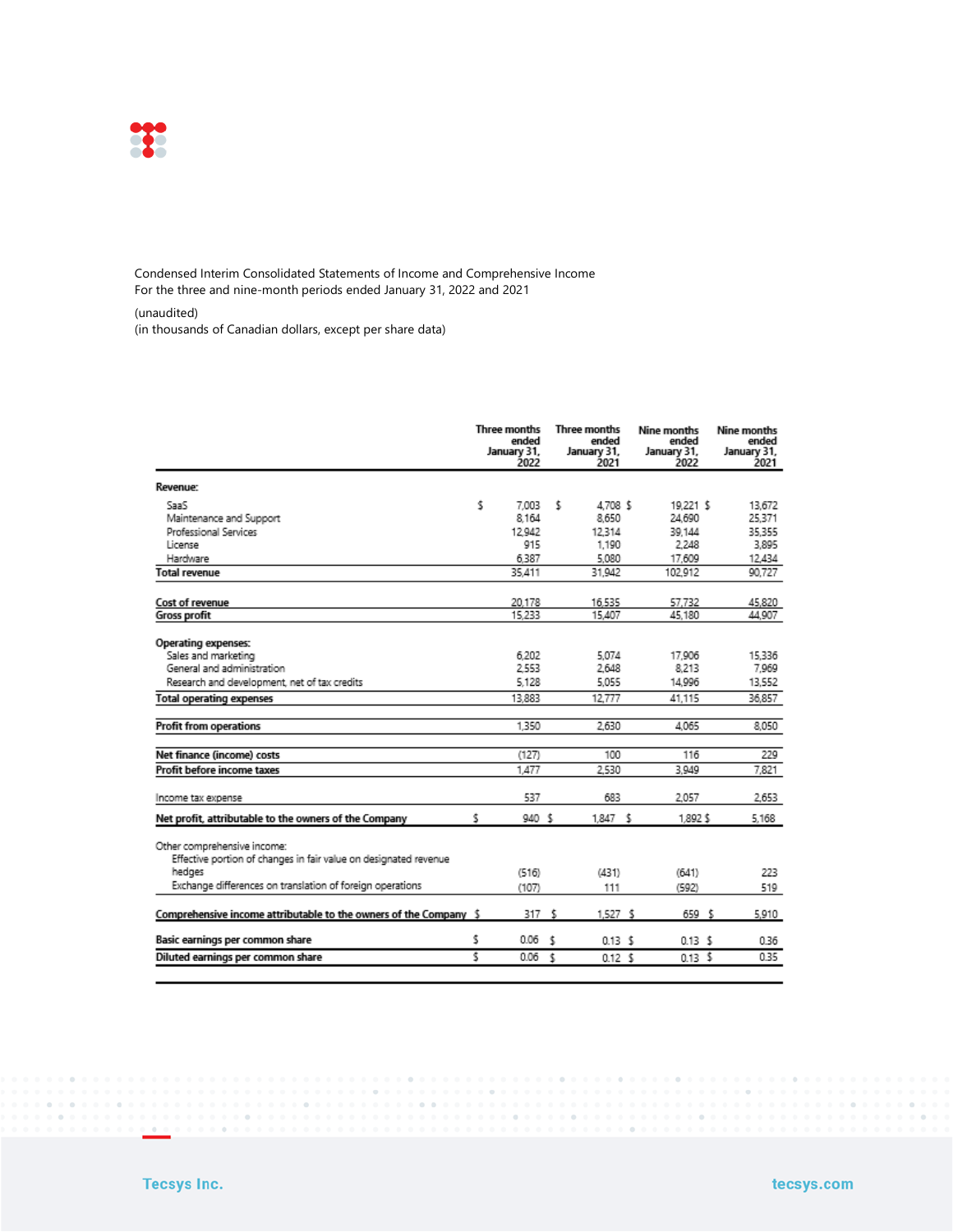

#### Condensed Interim Consolidated Statements of Cash Flows For the three and nine-month periods ended January 31, 2022 and 2021

(unaudited)

(in thousands of Canadian dollars)

|                                                                        | Three months<br>ended<br>January 31,<br>2022 |    | Three months<br>ended<br>January 31,<br>2021 | Nine months<br>ended<br>January 31,<br>2022 |   | Nine months<br>ended<br>January 31,<br>2021 |
|------------------------------------------------------------------------|----------------------------------------------|----|----------------------------------------------|---------------------------------------------|---|---------------------------------------------|
| Cash flows from operating activities:                                  |                                              |    |                                              |                                             |   |                                             |
| Profit for the period                                                  | \$<br>940                                    | \$ | 1,847                                        | \$.<br>1.892                                |   | \$<br>5.168                                 |
| Adjustments for:                                                       |                                              |    |                                              |                                             |   |                                             |
| Depreciation of property and equipment and right-of-use-assets         | 551                                          |    | 554                                          | 1,647                                       |   | 1,613                                       |
| Amortization of deferred development costs                             | 80                                           |    | 48                                           | 203                                         |   | 209                                         |
| Amortization of other intangible assets                                | 408                                          |    | 425                                          | 1.230                                       |   | 1.259                                       |
| Net finance costs                                                      | (127)                                        |    | 100                                          | 116                                         |   | 229                                         |
| Unrealized foreign exchange and other                                  | 292                                          |    | (474)                                        | 1.220                                       |   | (946)                                       |
| Non-refundable tax credits                                             | (608)                                        |    | (333)                                        | (1.340)                                     |   | (1.003)                                     |
| Stock-based compensation                                               | 421                                          |    | 292                                          | 1,344                                       |   | 928                                         |
| Income taxes                                                           | 484                                          |    | 486                                          | 1,857                                       |   | 2,330                                       |
| Net cash from operating activities excluding changes in non-cash       | 2.441                                        |    | 2.945                                        | 8.169                                       |   | 9.787                                       |
| working capital items related to operations                            |                                              |    |                                              |                                             |   |                                             |
| Accounts receivable                                                    | (1.920)                                      |    | 8.031                                        | (4.635)                                     |   | 3.068                                       |
| Work in progress                                                       | 606                                          |    | 829                                          | (1,216)                                     |   | 288                                         |
| Other receivables                                                      | 67                                           |    | (9)                                          | 139                                         |   | (87)                                        |
| Tax credits                                                            | (809)                                        |    | (907)                                        | (2,630)                                     |   | (2.565)                                     |
| Inventory                                                              | (263)                                        |    | (295)                                        | (328)                                       |   | (315)                                       |
| Prepaid expenses                                                       | (924)                                        |    | (271)                                        | (1,832)                                     |   | (877)                                       |
| Contract acquisition costs                                             | (12)                                         |    | 85                                           | (110)                                       |   | (264)                                       |
| Accounts payable and accrued liabilities                               | 2.269                                        |    | 2,400                                        | (2.414)                                     |   | (508)                                       |
| Deferred revenue                                                       | (593)                                        |    | (1.110)                                      | 1,348                                       |   | 2,468                                       |
| Changes in non-cash working capital items related to operations        | (1.579)                                      |    | 8.753                                        | (11, 678)                                   |   | 1,208                                       |
| Net cash from operating activities                                     | 862                                          |    | 11,698                                       | (3, 509)                                    |   | 10.995                                      |
| Cash flows from (used in) financing activities:                        |                                              |    |                                              |                                             |   |                                             |
| Repayment of long-term debt                                            | (300)                                        |    | (303)                                        | (916)                                       |   | (903)                                       |
| Payment of lease obligations                                           | (179)                                        |    | (209)                                        | (634)                                       |   | (696)                                       |
| Payment of dividends                                                   | (1.018)                                      |    | (937)                                        | (2.907)                                     |   | (2.667)                                     |
| Refund (payment) of acquired tax liability                             | 299                                          |    |                                              | 299                                         |   | (2.191)                                     |
| Common shares issued on exercise of stock options                      |                                              |    | 776                                          | 1.020                                       |   | 812                                         |
| Interest paid                                                          | (138)                                        |    | (169)                                        | (444)                                       |   | (488)                                       |
| Net cash used in financing activities                                  | (1.336)                                      |    | (842)                                        | (3.582)                                     |   | (6.133)                                     |
| Cash flows from (used in) investing activities:                        |                                              |    |                                              |                                             |   |                                             |
| Purchase of short-term investments                                     |                                              |    |                                              |                                             |   | (10,000)                                    |
| Interest received                                                      | 38                                           |    | 43                                           | 118                                         |   | 156                                         |
| Payments related to prior business acquisitions                        | (500)                                        |    | (1.468)                                      | (500)                                       |   | (1,468)                                     |
| Acquisitions of property and equipment                                 | (85)                                         |    | (274)                                        | (619)                                       |   | (777)                                       |
| Acquisitions of other intangible assets                                | (7)                                          |    | (39)                                         | (29)                                        |   | (560)                                       |
| Deferred development costs                                             | (229)                                        |    | (43)                                         | (910)                                       |   | (203)                                       |
| Net cash used in investing activities                                  | (783)                                        |    | (1.781)                                      | (1.940)                                     |   | (12, 852)                                   |
| Net increase (decrease) in cash and cash equivalents during the period | (1,257)                                      |    | 9.075                                        | (9.031)                                     |   | (7.990)                                     |
| Cash and cash equivalents - beginning of period                        | 17,978                                       |    | 10,463                                       | 25,752                                      |   | 27,528                                      |
| Cash and cash equivalents - end of period                              | ¢<br>16721                                   | ¢  | 10538                                        | ٢<br>16721                                  | ٢ | 10538                                       |

**CONTRACTOR** 

 $\sim$ 

 $\sim$   $\sim$